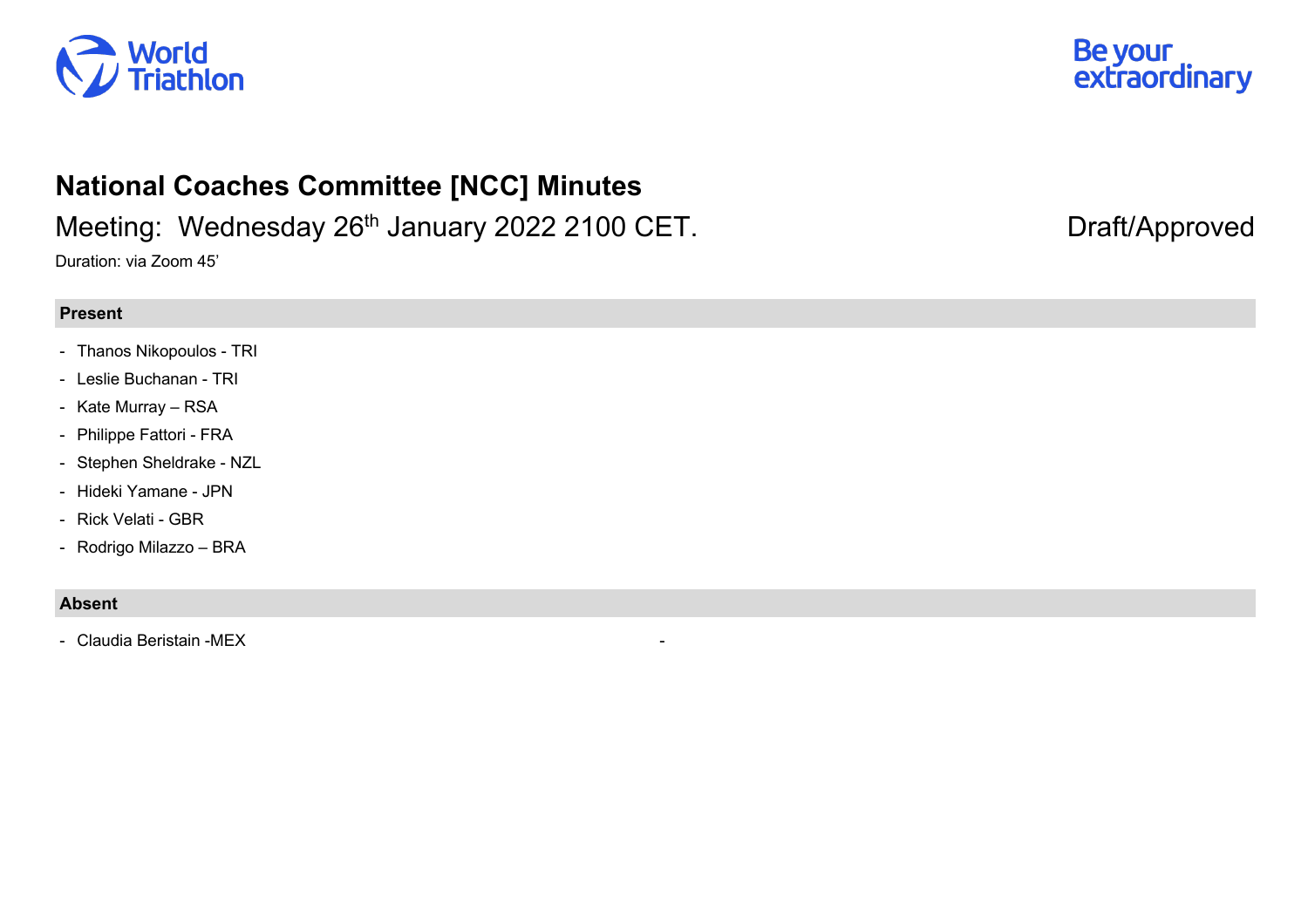

| Item           | <b>Discussion Items</b> | <b>Discussion</b>                                                                                                                                                                                                                                                                                                                          | <b>Actions</b>                               |
|----------------|-------------------------|--------------------------------------------------------------------------------------------------------------------------------------------------------------------------------------------------------------------------------------------------------------------------------------------------------------------------------------------|----------------------------------------------|
|                | Opening remarks         | - KM introduced agenda items;                                                                                                                                                                                                                                                                                                              |                                              |
|                |                         | The 2022 WTSC race series [possibility of additions?]                                                                                                                                                                                                                                                                                      |                                              |
|                |                         | - Abu Dhabi Grand final dates                                                                                                                                                                                                                                                                                                              |                                              |
|                |                         | Is there a motion to reinstate the positioning of world junior<br>championships at the Grand Final or more agreeable time period in the<br>calendar in the future? In 2022, it is at the end of the season, during<br>exam time, and in the first half of the year, which many countries are<br>finding challenging.                       |                                              |
|                |                         | Assign specific coaches to the WTSC, World Cups and Paratriathlon<br>events for compiling a post-race report. Maybe an update on the<br>schedule from our committee - who will be travelling to races, and then if<br>we do not have coaches within our pool of coaches, if the committee has<br>other assistant coaches, we can tap into. |                                              |
| $\overline{2}$ | Race update 2022        | TN updated on current situation in Japan and highlighted possibility of<br>Myazaki WC being cancelled - but highly likely Osaka and Yokohama<br>would be unaffected.                                                                                                                                                                       | - Likely tbc by Friday 28 <sup>th</sup> Jan. |
| 3              | Abu DHABI 2022 GF       | Medical rationale for change of date - Issue of extreme heat in November<br>- especially for AG athletes                                                                                                                                                                                                                                   | Feedback by next meeting                     |
|                |                         | Proposed 24-26 Nov [USA Thanksgiving] OR 8-10 December.                                                                                                                                                                                                                                                                                    |                                              |
|                |                         | - Feeling December is too late, therefore preference in November                                                                                                                                                                                                                                                                           |                                              |